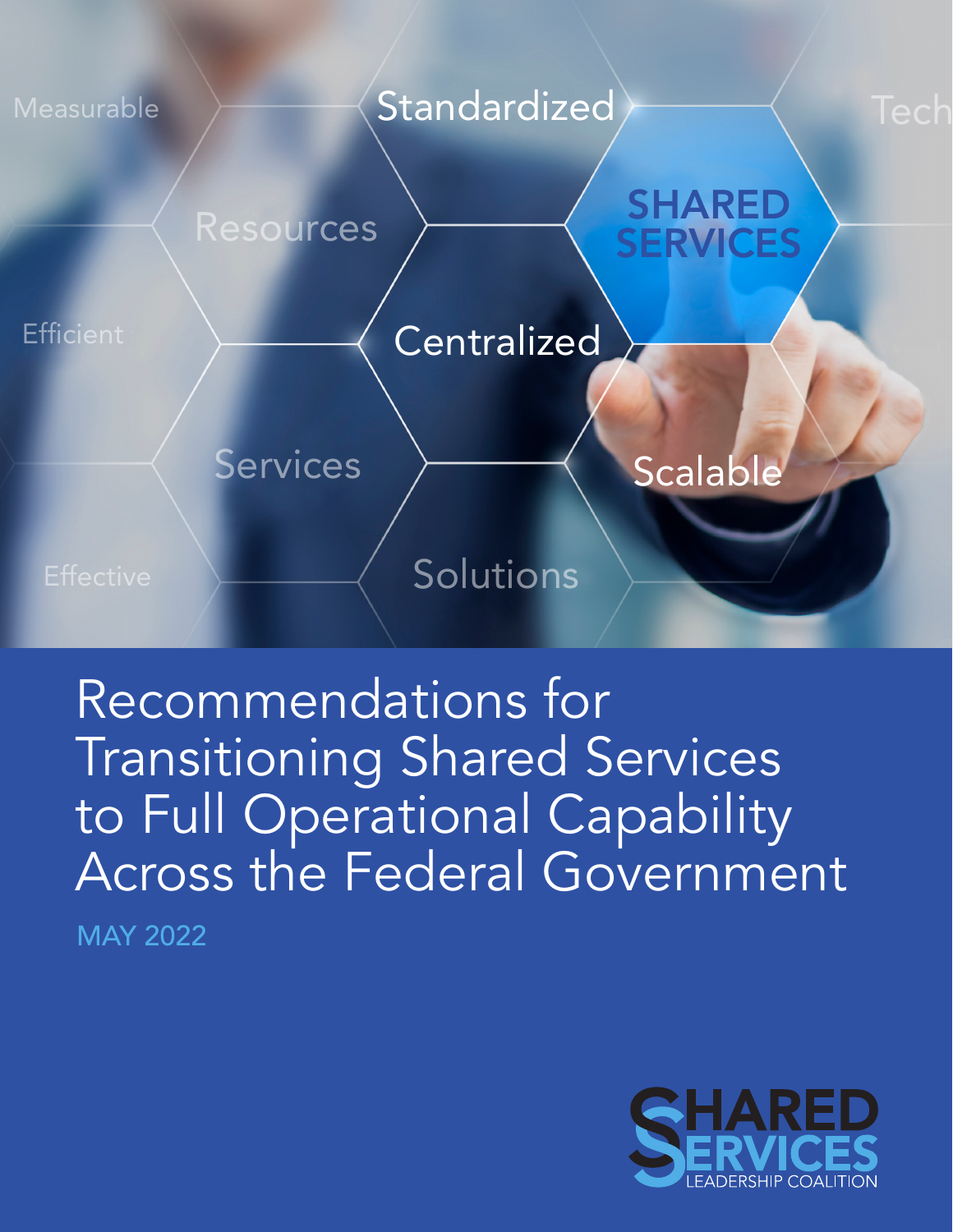# Introduction

The federal government needs to accelerate and reach full operating capability for shared services throughout government consistent with the three priority areas of the President's Management Agenda (PMA). In support of the PMA, the General Services Administration (GSA) Strategic Plan FY 2022-2026, also supports shared services with the strategy to "Continue to grow and streamline targeted shared services that enable the public to easily and safely engage with government.

Considering the investments to date and the significant benefits available to the government for dramatically improved mission-centric, and mission-support efficiency and effectiveness, a dedicated and deliberate approach is necessary to achieve success in shared services.

This paper defines shared services, provides a brief history, and details its benefits. It then provides a suggested high-level leadership-driven multi-year approach designed to build on the current state and make significant progress toward full operational capability to achieve the PMA's objectives. It also outlines risks and opportunities and provides next step recommendations.

We urge you to consider our approach and desire to fully engage and help create efficient and effective shared services that will improve government operations and mission-centric outcomes.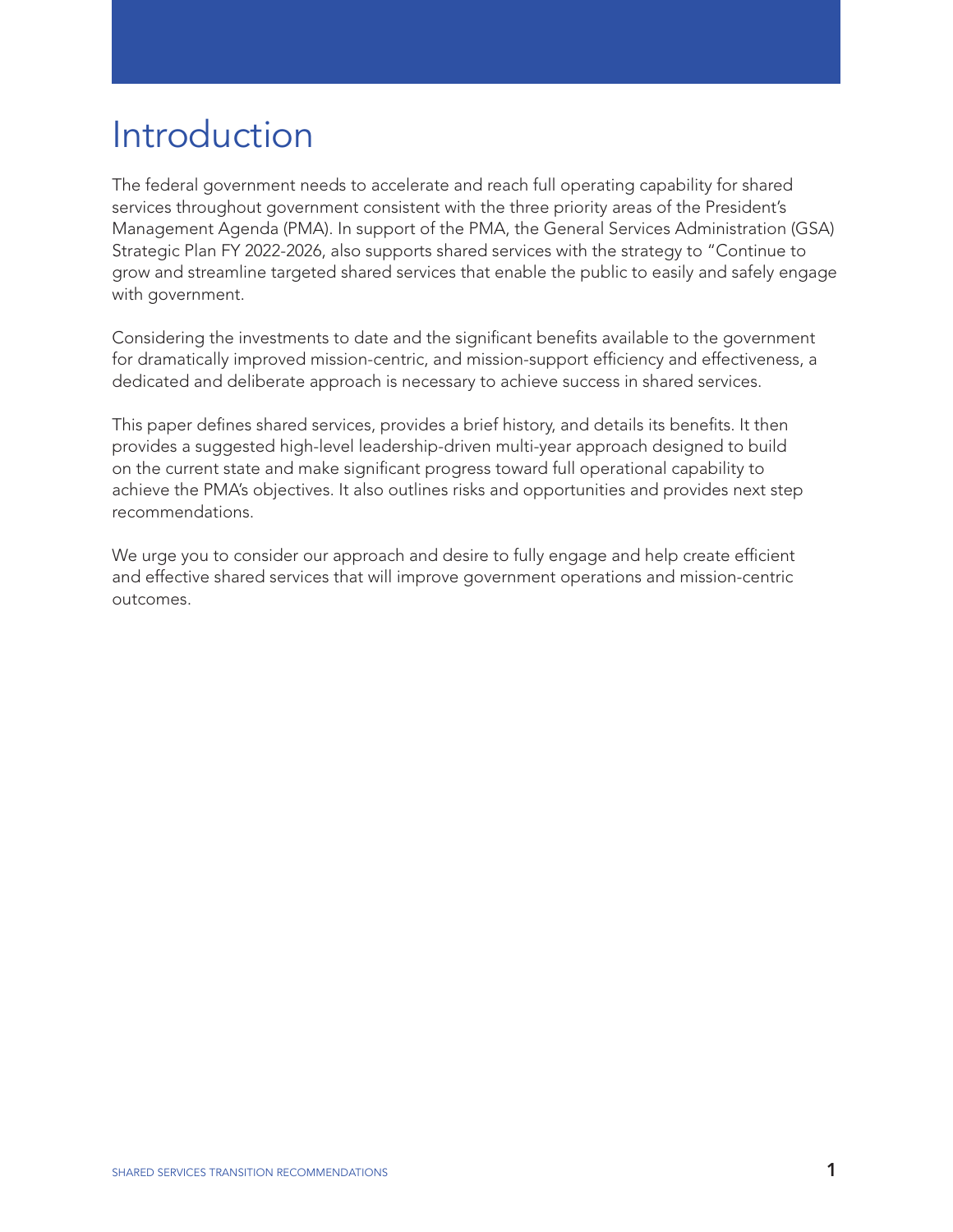# What Are Shared Services

We define shared services as:

### The delivery of the necessary services to federal agencies and its employees through standardized, scalable, and centralized capabilities, that ensure measurable efficient, effective, and consistent solutions.

Effective shared service execution allows agencies to better focus resources on missioncentric functions while enhancing employee and customer experience in a secure and efficient environment. Shared services can be delivered in primary areas such as human resources, financial management, grants management, cyber security, and real property. It can also be employed in secondary areas such as debt collection and records management. For example, if government had the appropriate centralized service ready to go, they could have been better prepared to move out on and address significant fraud related to Paycheck Protection Program (PPP) loans.

Further, some mission-centric functions could possibly be supported through a shared services or shared services "like" model, for example, to efficiently centralize certain functions to support the number of disparate agency programs that address drug control, law enforcement, education, etc.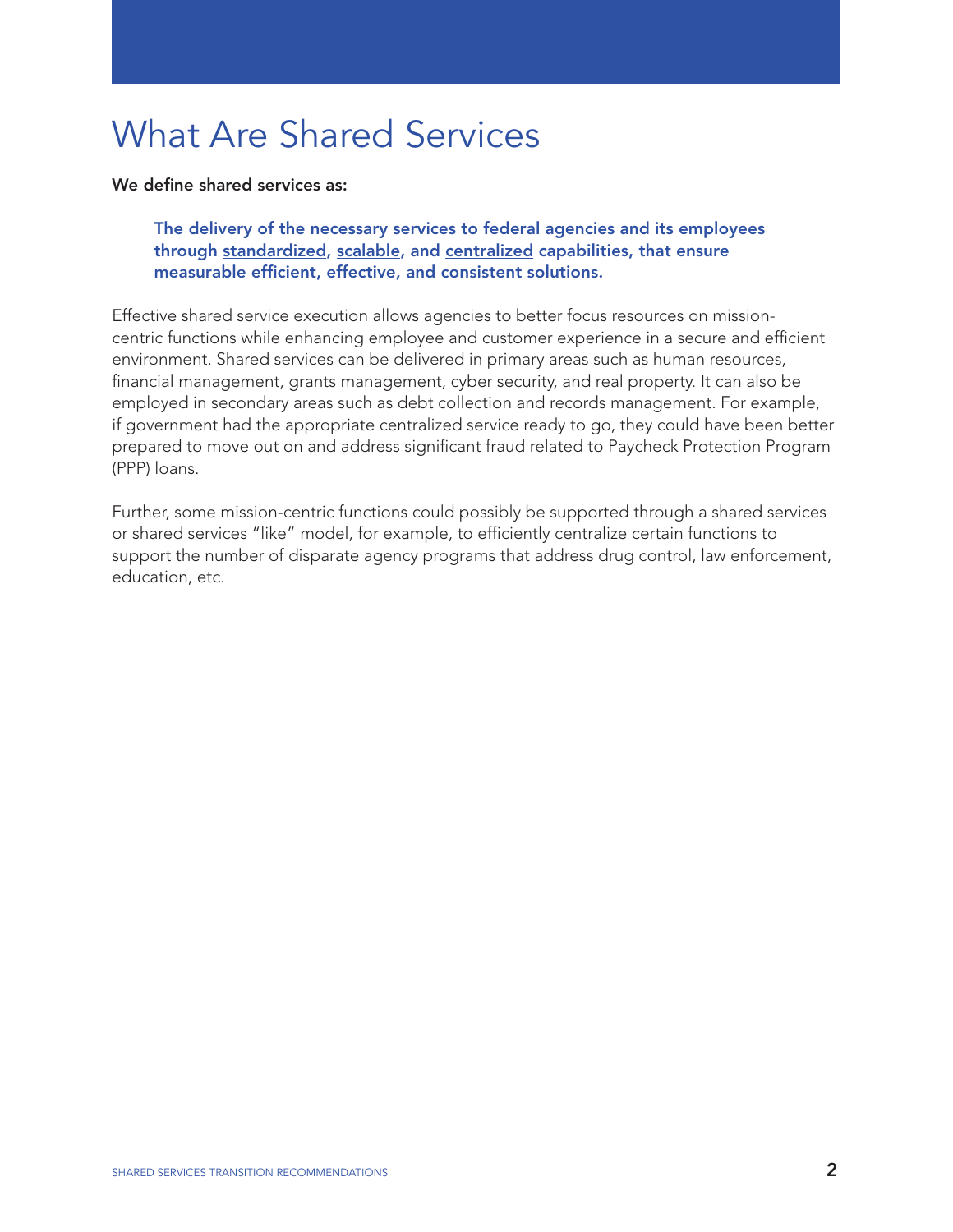# What Problem Is Being Solved

Over the past 20 years sincere good faith efforts have periodically focused on developing shared services as an efficient and effective government management tool. Over time, as priority toward shared services solutions development has been supplanted by other Administration priorities, a sustained momentum has not been achieved. The result has been a continued state of "catch-up" to technology obsolescence and a continued need to address waste and duplication in technology solutions across government agencies with less-than-ideal results. Achievements to date have just touched the edges. Recent new energy toward shared services, with the guidance of the current PMA, has again presented an opportunity to address needed resources and decision-making frameworks to improve responsiveness to customer needs and enable efficient and effective mission-centric performance.

Frequent observations by GAO duplication reports, high risk lists, and Congressional testimonies highlight the need to follow PMA guidance to address conditions that have continued for decades. The stark truth is that the government we have today is far from the government we need to manage 21st Century challenges. The causes of these conditions are rooted in the government's organization, culture, and incentive structures and include:

- A lack of ownership and collaborative problem-solving at the highest cross-branch government-wide levels with responsibility, resources, and accountability for modernization.
- Under-leveraged industry investment and innovation in the design and delivery of services in the Federal shared services marketplace.
- A path of least resistance approach leading to lack of focus and activity toward solving large, difficult problems, and also enable continuing resolutions that impede flow of funding.
- The absence of political constituencies demanding improved management performance.
- A lack of capacity to determine and manage the government's cost of doing business, customer service, and other key performance indicators.

The stark truth is that the government we have today is far from the government we need to manage 21st Century challenges.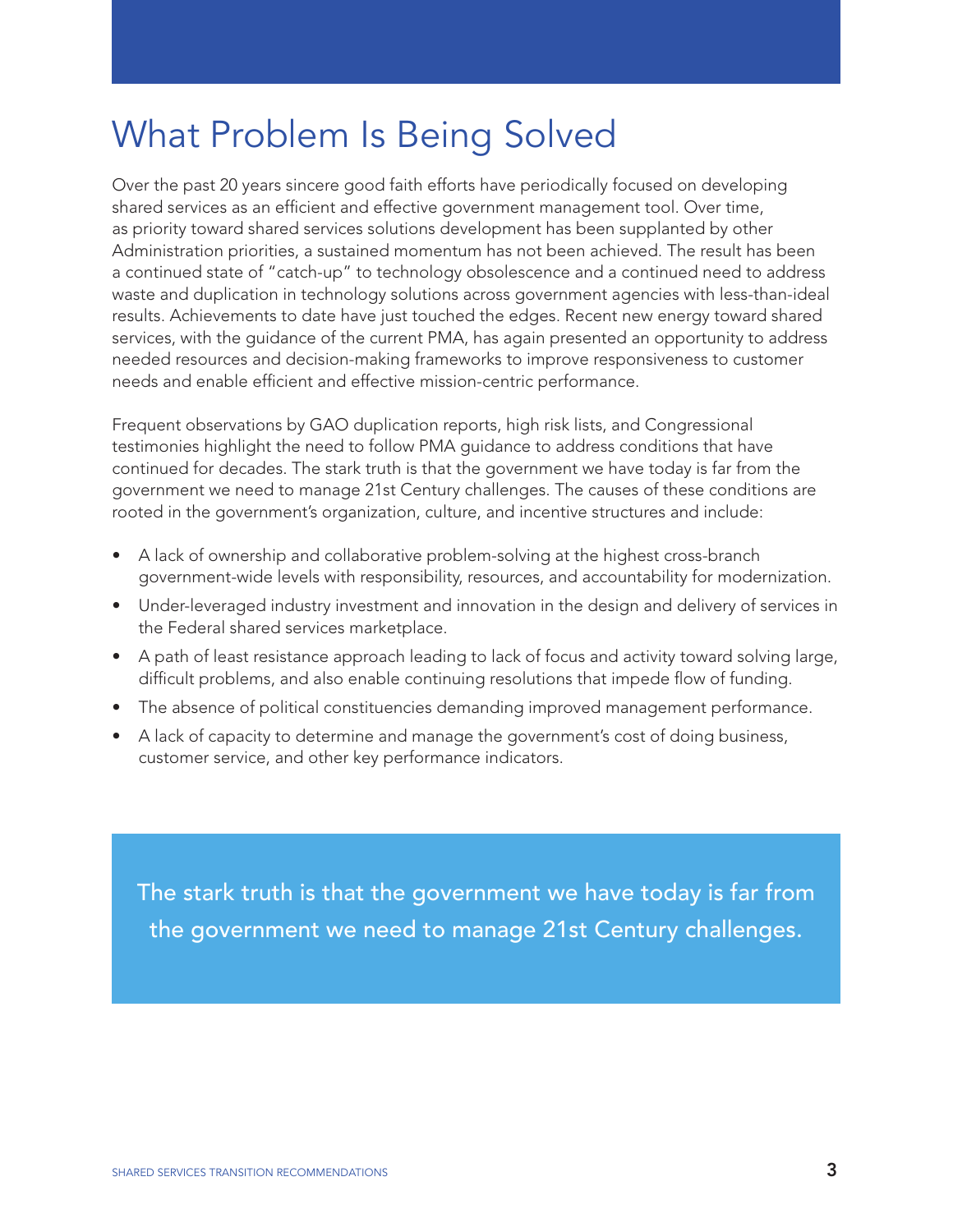# History of Shared Services in the Federal Government

The timeline below provides an overview of the history of shared service within the federal government. The second timeline depicts a legislative synopsis created by GAO. For a more complete historical description of shared service plans and implementation, see Attachment 1.



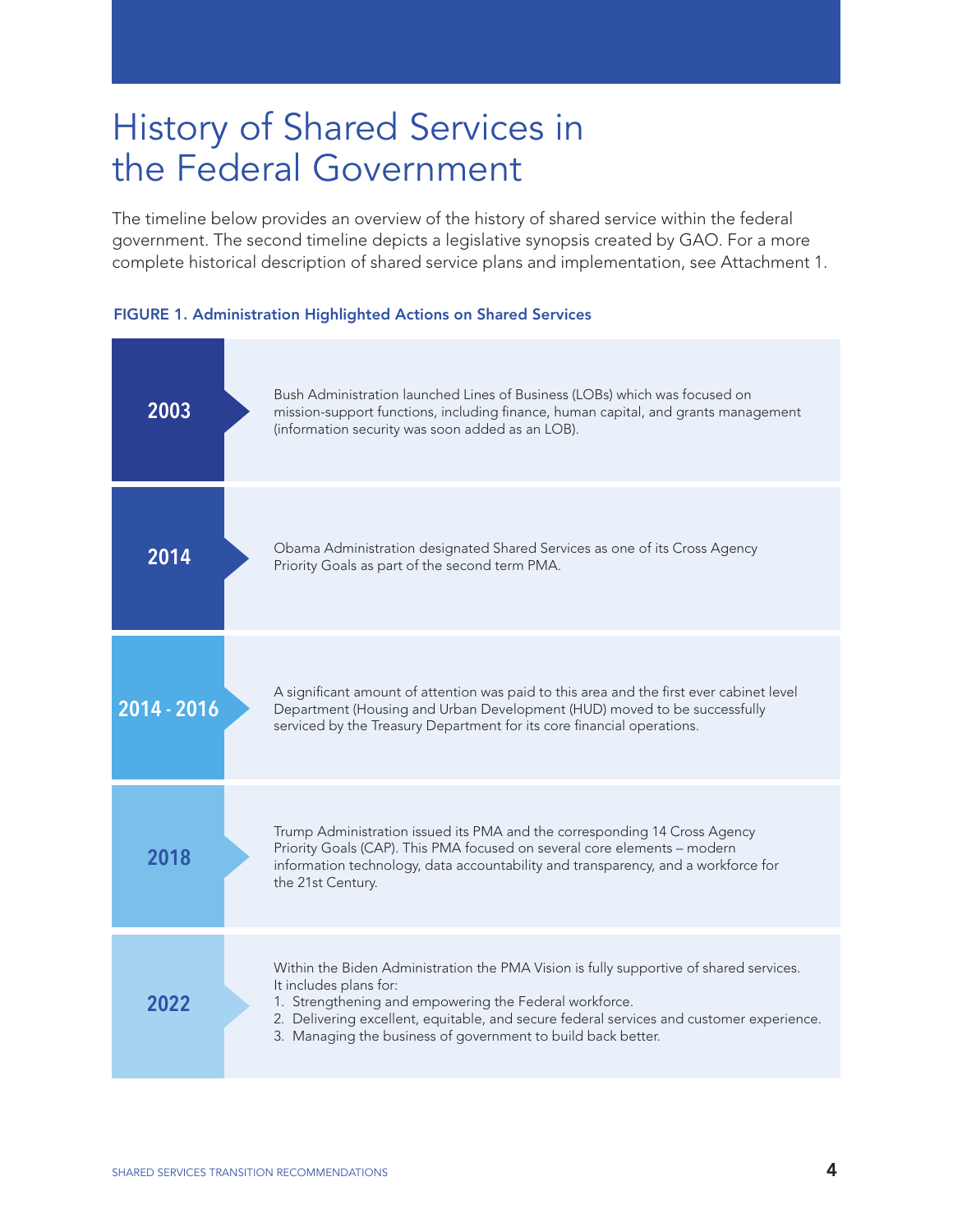### FIGURE 2. Timeline of Key Congressional and Executive Actions to Promote Shared Services

**1990**

**1996**

**2002**

**2002**

**2004**

**2010**

**2014**

**2014**

**2016**

**2017**

**2018**

**2018**

### Chief Financial Officers Act

The Chief Financial Officers (CFO) Act called for modernizing federal financial management systems, among other things.

### E-Government Act

The E-Government Act encouraged the use of web applications to enhance access to and delivery of government information and services.

### Lines of Business Shared Services Initiative  $\bullet$  2004  $\bullet$  transformation.

OMB formed several functional lines of business to, among other things, reduce costs by establishing market places where customers and providers can come together to buy and sell shared services. The Office of Personnel Management (OPM) has been the managing partner of the Human Resources (HR) Line of Business since 2004. The General Services Administration's (GSA) Financial Systems Integration Office was the managing partner for the Financial Management Line of Business from 2004 to 2010.

### Cross Agency Priority Goal

OMB identified expanding shared services as a Cross Agency Priority (CAP) goal. OMB and GSA were designated goal leaders.

### Unified Shared Services Management  $\bullet$  2016  $\bullet$  consistent and comparable across agencies.

OMB tasked the newly-created Unified Shared Services Management office within GSA with coordinating the efforts of the individual lines of business.

#### President's Management Agenda

OMB issued a new President's Management Agenda, which included a new CAP goal to improve the effectiveness of shared services. OMB and GSA were designated the shared services goal leaders.



**Executive Actions** 

Source: GAO analysis. GAO-19-94

### Federal Financial Management Improvement Act

The Federal Financial Management Improvement Act built on the foundation laid by the CFO Act by reflecting the need for CFO Act agencies to have systems that can generate reliable, useful, and timely information. It established uniform financial systems, standards, and reporting requirements.

### E-Government Strategy

The Office of Management and Budget (OMB) issued the E-Government Strategy, designating 24 high-profile initiatives, including e-payroll, to lead e-government

### Financial Management Line of Business

The Financial Systems Integration Office ceased operations and OMB later designated the Department of the Treasury's Office of Financial Innovation and Transformation as the new managing partner of the Financial Management Line of Business.

### Digital Accountability and Transparency Act

The Digital Accountability and Transparency Act required OMB and the Department of the Treasury to establish data standards to make the reporting of federal spending

### Modernizing Government Technology Act

The Modernizing Government Technology Act established a centralized Technology Modernization Fund and Board, and authorized 24 agencies subject to the Chief Financial Officers Act to establish working capital funds to help pay for shared services, among other information technology modernization efforts.

### Shared Solutions and Performance Improvement

GSA merged the Unified Shared Services Management office and its Office of Executive Councils, and office responsible for identifying government-wide performance improvement initiatives. The new office, Shared Solutions and Performance Improvement, is designed to help OMB develop and implement a federal shared services strategy and policies.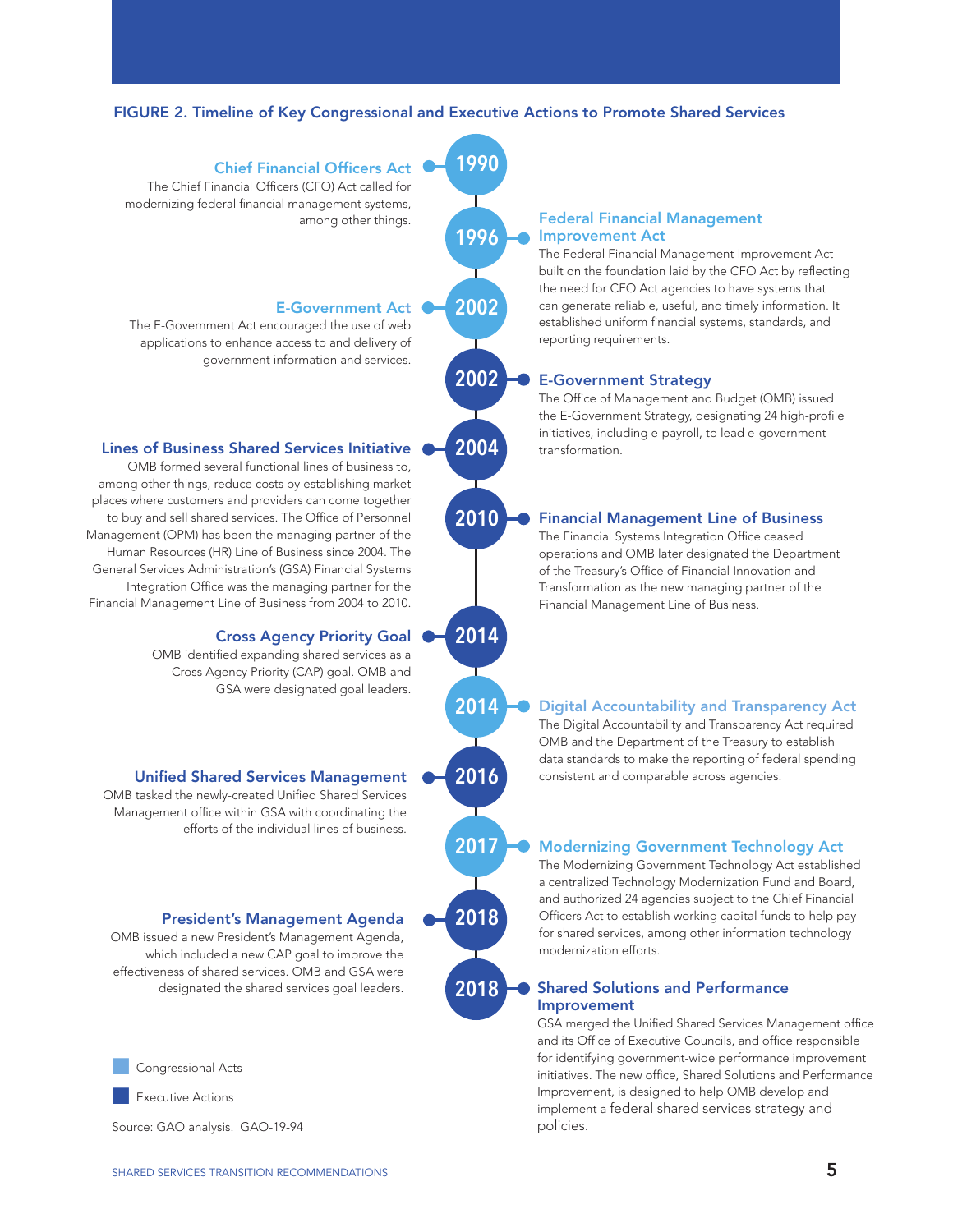# Benefits/Outcomes for a Government Fully Engaged in Shared Services

There are common benefits that shared services can provide to the federal government as well as individual departments and agencies. We suggest the benefits of shared services should be addressed in 4 key areas. Each should be developed with targeted Key Performance Indicators (KPIs) and outcome metrics designed to demonstrate success.

- **1. Performance Improvement and Faster Scaling –** Measured outcomes in missionsupport such as increased use of shared services over time, process/policy standardization/consistency, increase in quality, increase in self-service optimization, and staff productivity. Reduced technology platforms and cost, improvement in data sharing/transparency, improved data and service quality, reduced error rates, increased standardization, improved evidence-based policy/decision-making, and increased ability for predictive analytics are significantly increased in a consolidated environment. Having improvements in customer and digital abilities in place will translate into core shared services capabilities scaling at a greater pace within departments and across government.
- 2. Customer and Stakeholder Satisfaction Increased citizen, customer, and process owner satisfaction who are executing mission-centric requirements with urgency. A quickened pace in automated service delivery (RPA, AI), and self-service delivery will improve speed, accuracy, and provide the opportunity for less labor-intensive self-service.
- **3. Operational Improvements –** Transaction and overall operating cost reduction, process efficiency, increased quality, reduced error rates, SLAs met, reduced licensing costs, reduced technology footprint and O&M costs, improvement in regulatory and audit outcomes, and cost avoidance. This allows for a clear return on investment and reprogramming to meet mission-centric needs.
- 4. Mission-Centric Improvements Positive customer experience (linked to PMA), increased results achievement, easier fraud detection, and opportunities for workforce upskilling to address the critical needs of the American people.

The Technology CEO Council<sup>1</sup> in 2017 identified nearly \$1 trillion in potential savings and cost avoidances that could be realized if the government reduced its overhead cost ratio from today's approximately 30% of mission spending to 15%, a figure comparable to well managed commercial enterprises. Shared services could contribute to efficiencies of this magnitude, and if fully implemented with unleashed industry investment and innovation they can produce a modernized, right-sized, highly secure and customer responsive Federal administrative structure. Realizing this future state would also enable repurposing of resources to higher

<sup>1</sup> The Government We Need: How Proven Technology Solutions Can Save Taxpayers More Than \$1 Trillion Over a Decade While Enabling More Effective Government, Technology CEO Council, January 2017.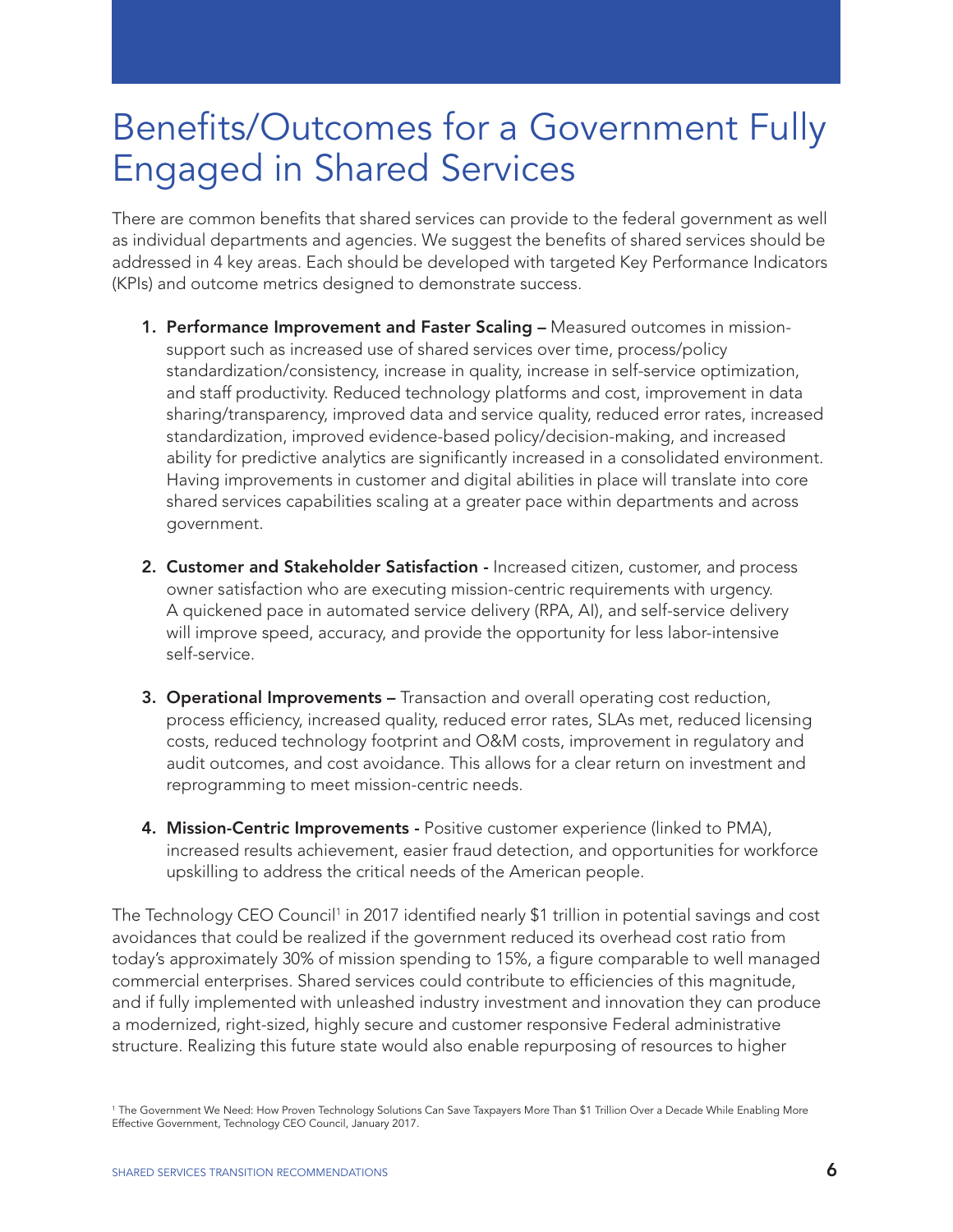value citizen service and mission-centric needs without adversely impacting the government workforce.

Shared services could result in more efficient services and agile cloud-based SaaS solutions and a notable increase in data exchanges creating more powerful and proactive analytics for decision-making and program enhancement. For example, shared service can provide missioncentric specific benefits such as pandemic relief fund analytics.

The benefits are many if shared services are appropriately planned, resourced, governed, executed, and its success measured and reported.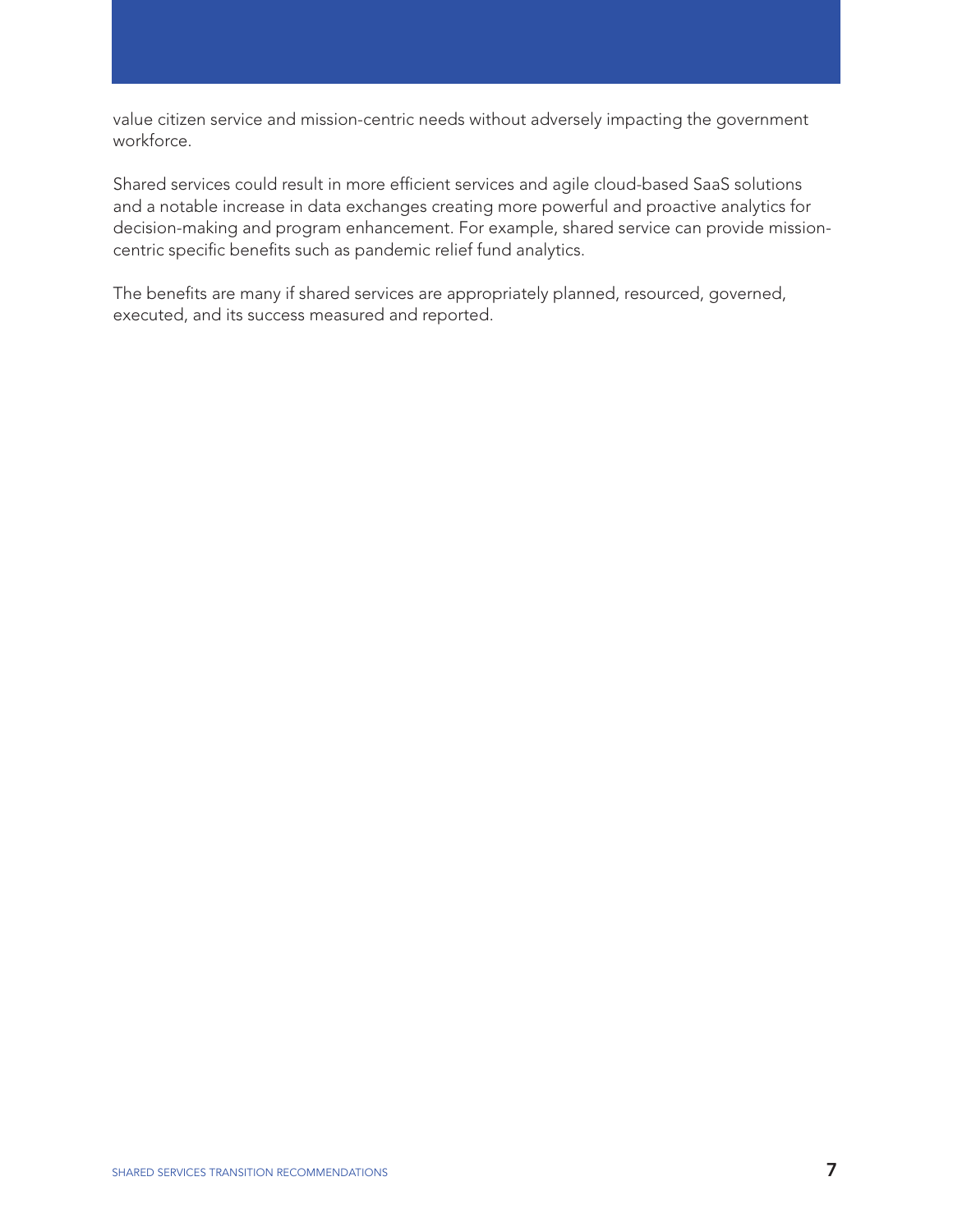# Risks and Lost Opportunities to Implementing Shared Services

Risks have been experienced for the past 20 years with the government not moving forward with a clear plan and execution toward a state of full operating capability for shared services. The absence of full-time dedicated leadership for shared services within OMB and the lack of continuity in approach from administration to administration have been major barriers to progress. Outstanding professionals have assumed leadership roles as an adjunct to their primary responsibilities, but transformational change of this scope and complexity requires full-time, focused, and high-powered leadership. Moreover, the government has pursued inconsistent approaches to leveraging industry in service delivery and has failed to realize industry's full value as a business partner and modernization driver. As a result, significant efforts have been made and funds spent with little to no return in efficiency or effectiveness, and customer service has not improved. Risks and lost opportunities will continue if deliberate leadership and action is not systemically taken to realize full benefits. These issues are discussed in greater detail in Attachment 2.

> There is a need for Congressional/Executive Branch collaboration, transparency, and funding stabilization.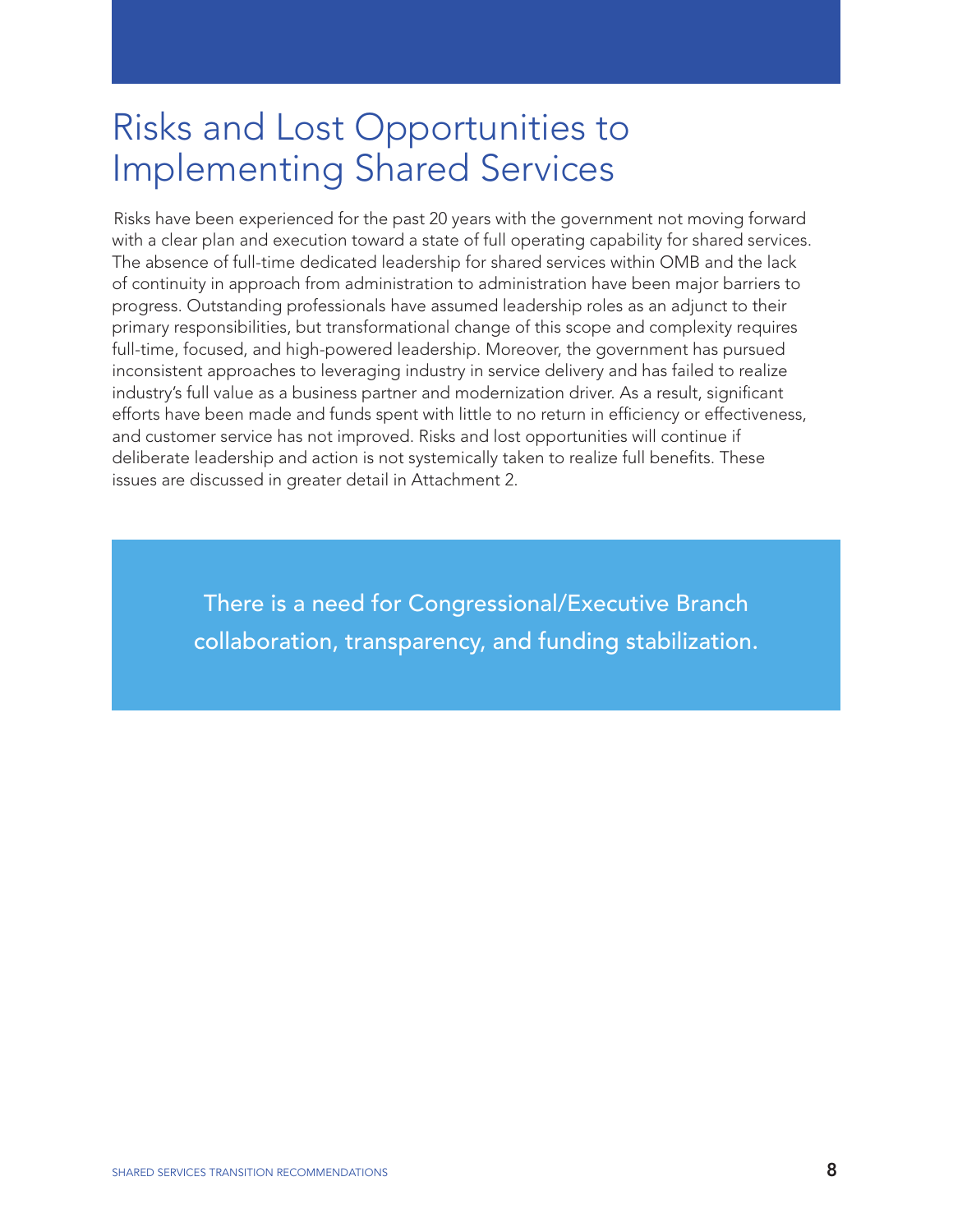# An Approach to Realizing Full Operating Capability for Shared Services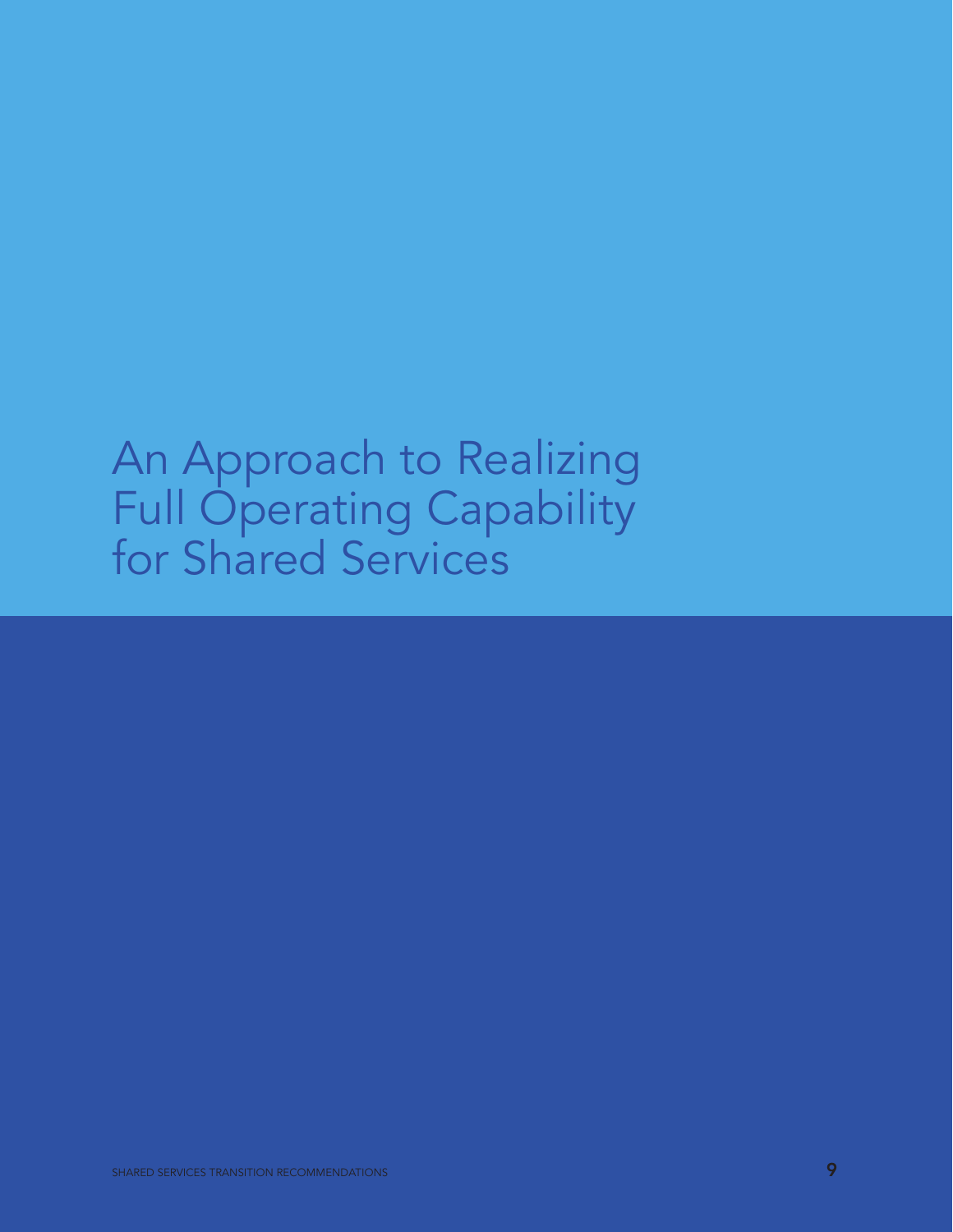SSLC recommends a high-level roadmap the federal government should take to realize full operational capability and a return on investment for shared services. By implementing this approach over four overlapping phases it will reach this capability incrementally and be completed over a multi-year timeframe. Descriptions below highlight some of the critical activities in each phase which will result in full operational capacity of shared services across the government. This approach should incorporate and leverage much of the work that has already been accomplished (e.g., leverage and strengthen QSMOs) and progress made within the LOBs and at GSA.



### FIGURE 3. Realizing Full Operating Capability for Shared Services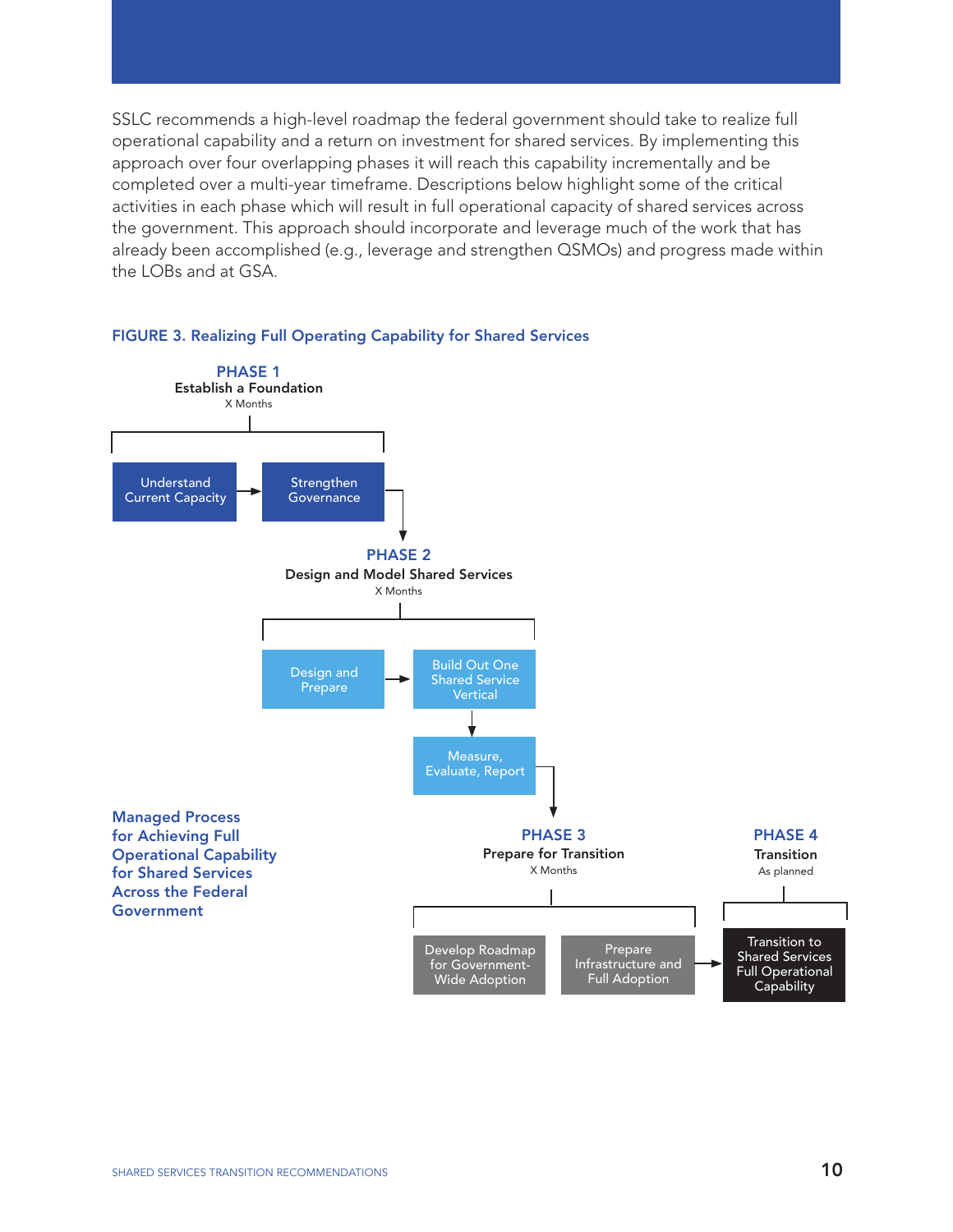## PHASE 1 - ESTABLISH A FOUNDATION

Begin by understanding and strengthening existing capacities.

Understand Current Capacity. The federal government should create a true understanding of shared services capacity and challenges across the government landscape. For example, create an inventory of current shared services, technology, and other assets to potentially be leveraged.

- Understand legacy system status, current agency operations, data system capacity, staff capacity, policy, process, and other factors that will support or challenge shared services.
- Profile the operating, transactional, and technology costs currently borne by the government.
- Profile current legislation, governance, political and management systems, and other factors which can currently support or challenge shared services.

If a strong shared services model is believed to exist, incorporate that into the phases below to possibly accelerate the timeline. Assess the capacity of this model, its KPI's and outcomes, and use it to inform the process.

**Strengthen Governance.** The federal government should appoint a high-level dedicated executive for shared services that reports to the OMB Deputy Director for Management (DDM) and codify it legislatively as soon as possible. In addition, the government should:

- Engage key stakeholders to align around shared services and create a stakeholder advisory committee(s).
- Achieve agreement on a common definition of shared services and a forward approach.
- Identify opportunities and tools for investments.
- Strengthen the GSA Office of Shared Solutions and Performance Improvement (OSSPI) to lead this effort with funding, expert staff, technology, research, and other capacities.
- Strengthen the role and responsibilities of the QSMOs.
- Develop operating processes and policy.
- Lead collaboration between the Executive and Legislative Branches to ensure spending, legislative, and policy initiatives consider the move to shared services resulting in reduced spending on major individual agency related investments until shared services are ready for execution.
- Develop, approve, and share a business case supporting federal shared services as an operating model for CFO Act and other agencies.
- Create initial KPIs and outcome metric targets.
- Incorporate a rigorous Organizational Change Management (OCM) initiative.
- Engage and align critical political stakeholders across the Executive and Legislative Branches.
- Develop shared service vertical selection criteria to prepare for Phase 2.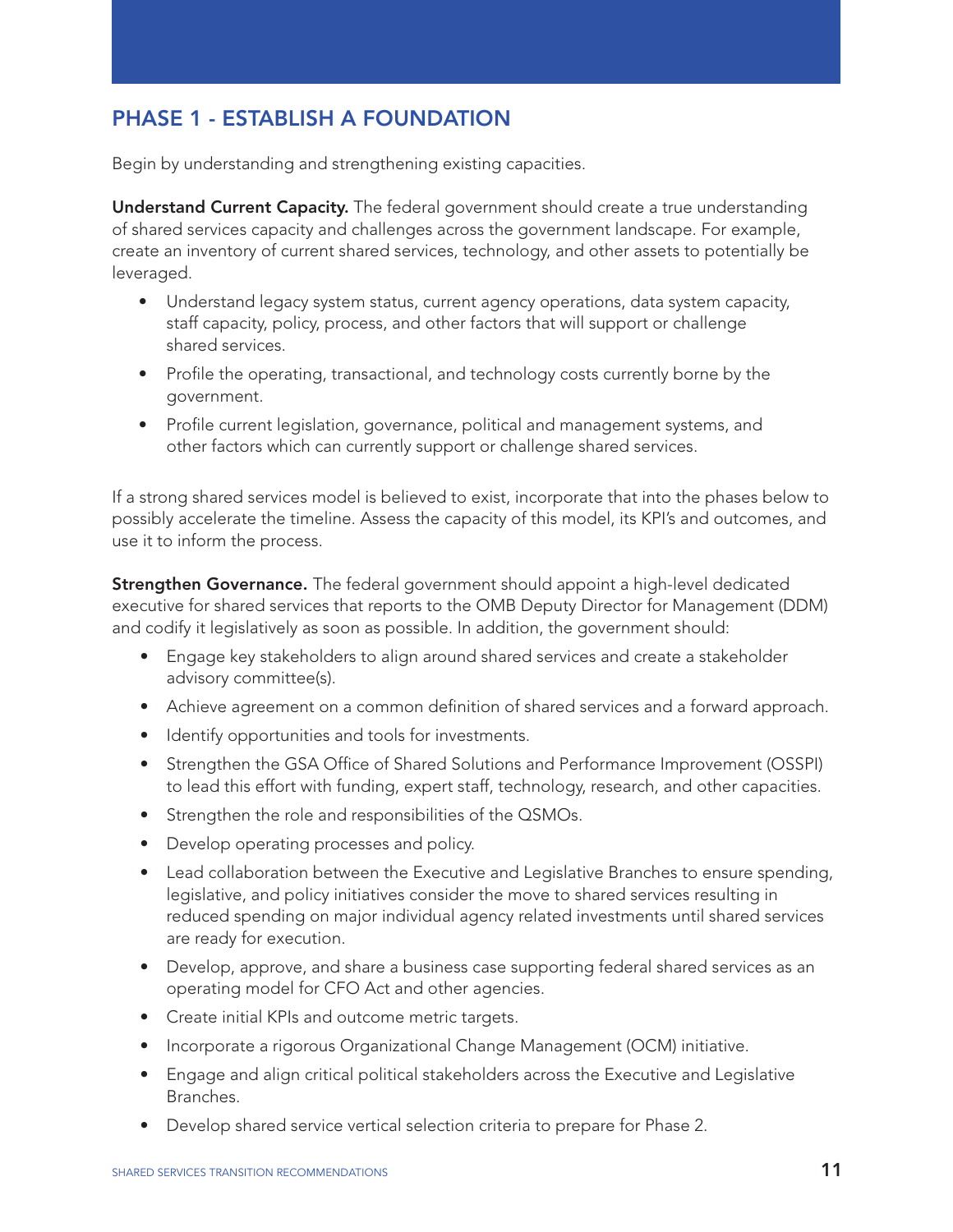## PHASE 2 - DESIGN AND MODEL SHARED SERVICES

Based on outcomes of Phase 1, design and solidify the federal government's model for shared services.

**Design and Prepare.** The federal government should create and overlay a design of the major components and prepare budgets, structures, accountabilities, major functional elements, and processes for shared services.

- Incorporate the current OMB, GSA, QSMO and other functional entities with revised purpose and accountability.
- Identify all stakeholders and their roles.
- Identify and prepare foundational elements to build out one shared services vertical (cyber, HR, etc.) such as data systems and standards, architecture, technology, policy.
- Create common technical, business, and operating models.
- Identify opportunities to share common systems.
- Prepare mandates for agencies to adopt shared services.
- Conduct analysis of government operated, private sector operated, or a public/ private partnership option. Develop plans and policy on a chosen model or submodel.
- Use a customer-centric human centered design approach. Prepare investment funding, and employ the Technology Management Fund (TMF), or other similar resources.

Build Out One Shared Service Vertical (e.g., Grants, HR, Cyber). Based on the one shared service vertical selected, the federal government should fully design, invest, build, resource, and operate one shared service across the federal government. This will serve as a model for further promulgation of other verticals.

**Measure, Evaluate, and Report.** Based on the design create above, during the development and operation of the selected shared service vertical, OMB should report on progress and achievements. Ensure predictive analytics capacity is created. Demonstrate a return on investment where appropriate. Evaluate its design and implementation and adjust. Strengthen the process and metrics created earlier.

Based on the one shared service vertical selected, the government should fully design, invest, build, resource, and operate one shared service across the government.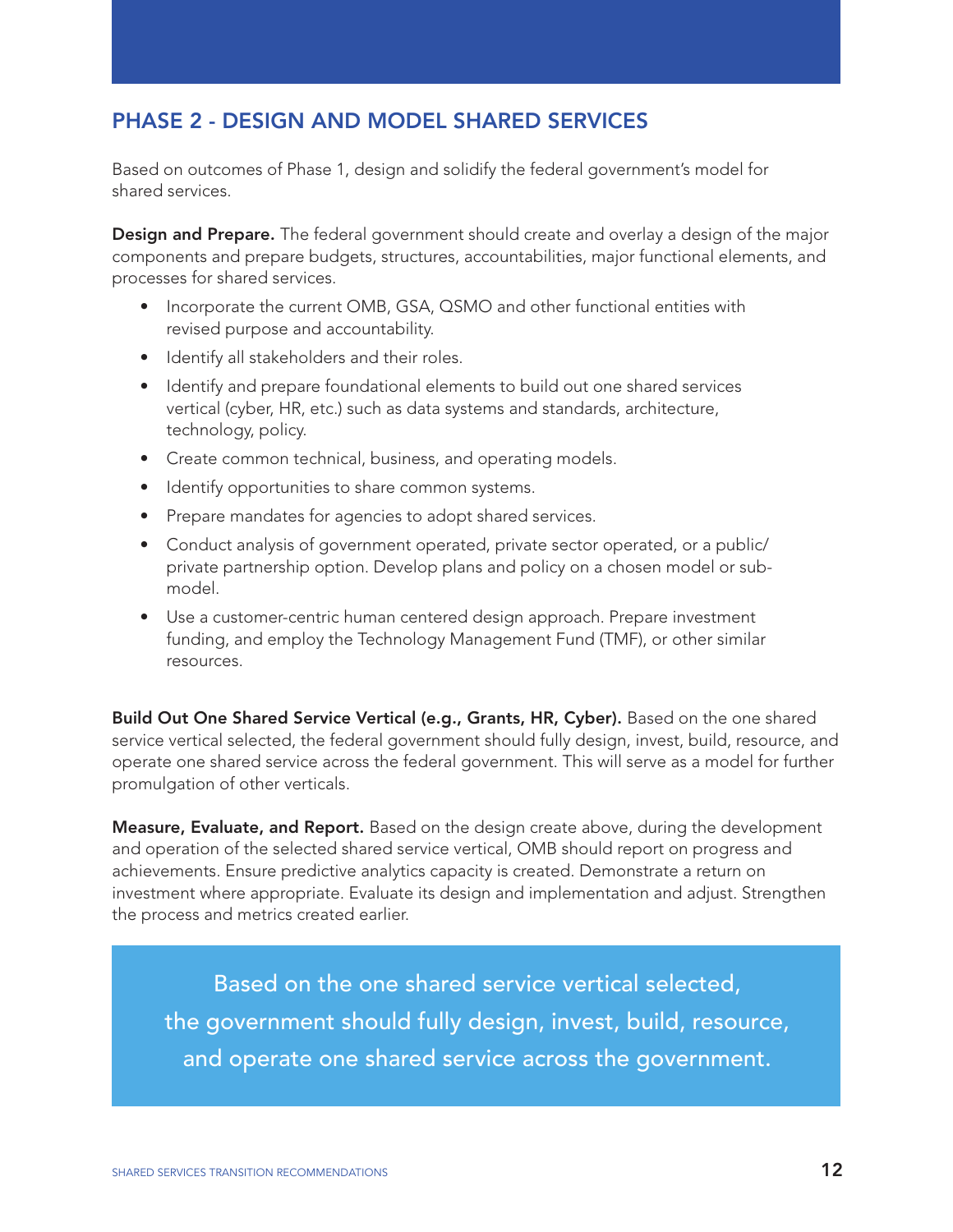## PHASE 3 - PREPARE FOR TRANSITION

Based on the outcome of Phase 2, prepare to transition to full operating capability for all identified shared service verticals across the government.

Develop Roadmap for Government-Wide Adoption. The federal government should develop a strategic and operational roadmap for the implementation of shared services across all selected verticals. This may require improved governance, policy, legislation, centralized technology solutions, transitioning plans for agency operations, etc. Develop and provide a design template for each shared service vertical to adapt and prepare their plans. Develop retraining and career plans for federal employees.

Prepare Infrastructure and Full Adoption. Seek and obtain any necessary authorities and budgets. Continue to engage stakeholders. Finalize any redesigns and prepare to infuse them. Select the best public and/or private sourcing of shared services fit for government. Revise metrics and data sources as needed. Prepare to manage a phased development and roll out plan across verticals.

### PHASE 4 – COMPLETE TRANSITION

Based on the plans developed through Phase 1-3, implement the transition plans to realize full operating capability of shared services across government (across service verticals and agencies). Use a continuous improvement or agile approach to ensure strong foundational capacity. Continue to report on successes and challenges and ensure risk management is a central part of governance.

The goal should be a future state in which delivery by dedicated government or commercial shared service providers is the default business model for managing common mission-support services.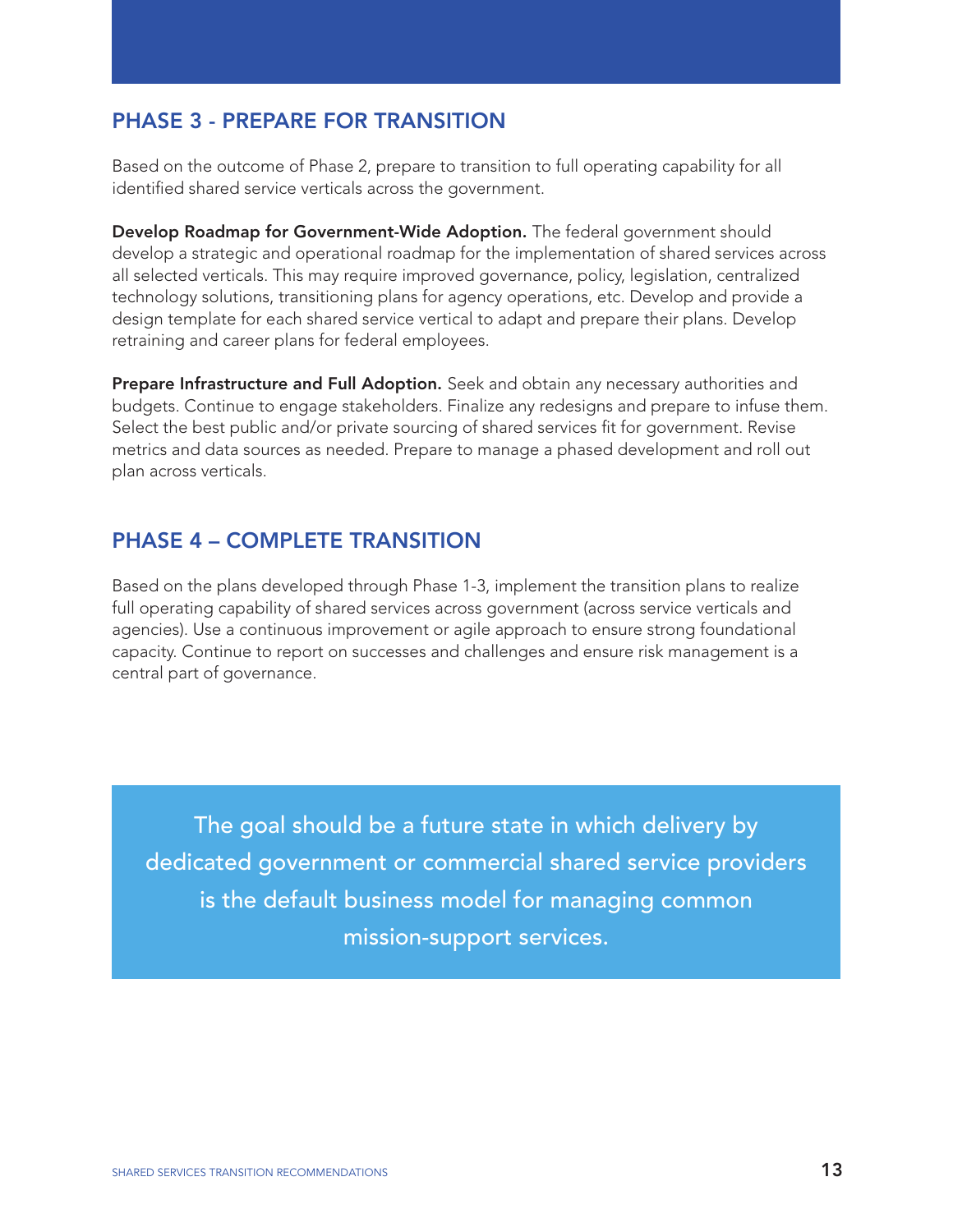# Summary of SSLC Recommendations

We urge the Administration to articulate the business case for change, achieve a future state that delivers improved customer experience and mission-centric performance from missionsupport services, and actively seeks and gathers support from all stakeholders. It will be critical to clearly demonstrate how optimized shared services can move the needle and deliver on its value proposition. To these ends and more specifically, we recommend the Executive Branch:

- 1. Adopt the definition of shared services included in this paper for consistent application across the government.
- 2. Establish a full-time, dedicated shared services executive in OMB with responsibilities, authorities, and resources to drive shared services forward, vertical by vertical.
- 3. Communicate a clear vision and implement a defined vertical by vertical roadmap (as well as agency by agency) to realize full operational capability for shared services. The goal is a future state in which delivery by dedicated government or commercial shared service providers is the default business model for managing common mission-support services.
- 4. Adopt the **four-phased implementation model** presented above to build capacity, strengthen governance, and focus resources on selected vertical, its QSMO and customer/stakeholder ecosystem; build out this vertical to completion, measure its results, and iterate for successive waves of modernization, vertical by vertical, following a similar implementation approach.
- 5. Strengthen integration with and leverage the full power of the federal budget and **legislative process** to implement a mandate for shared services, vertical by vertical. Demonstrate a true return on investment. Establish a dedicated fund for shared services investment or use the Technology Modernization Fund (TMF). Consider capitalizing the fund from year-end "sweeps" of unused funds.
- 6. Create a shared services marketplace that is as open, competitive, and innovative as possible. Enable robust industry participation to provide the greatest range of high quality and affordable services to customer agencies. Attracting this industry investment and innovation will require that:
	- The government communicate a clear commitment, plan and timetable for migrating agencies to shared services providers.
	- Government demand for services is sufficient to provide industry reasonable return on investment opportunity.
	- Unreasonable barriers do not block the entry of new providers into the marketplace, discourage firms from offering industry leading solutions, or inhibit agency switching from one provider to another.
	- Government and industry collaborate in business partnerships with higher levels of trust and transparency.
	- KPI and outcome metrics be established and required of government and industry.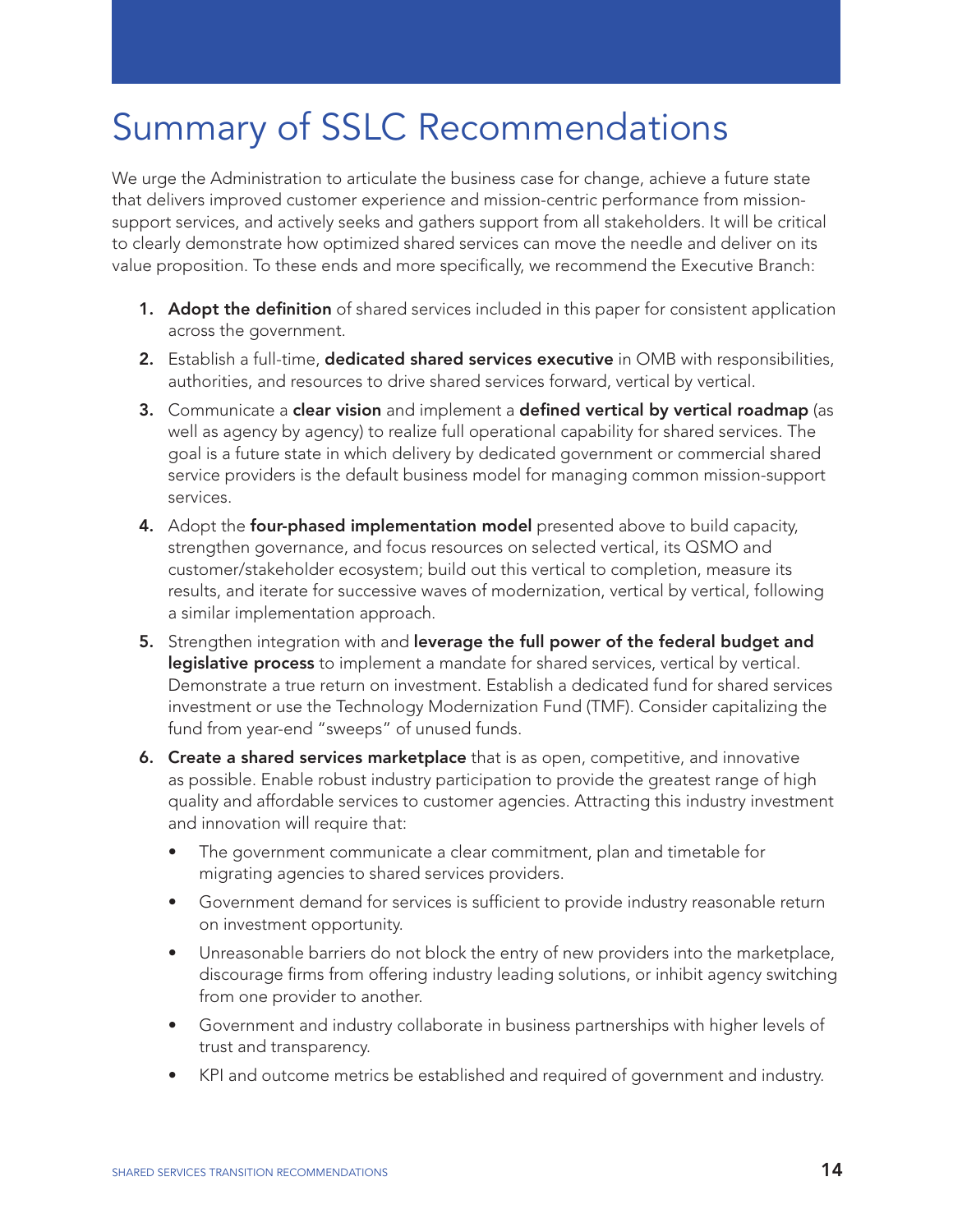- 7. Engage collaboratively with Congress in promoting shared services.
	- Emphasize both the immediate benefits to be realized in government efficiency, effectiveness, and customer experience, and the synergistic role shared services play in government modernization, i.e., how shared services leverage IT modernization, data structure and analytics, cyber security, reskilling and up-skilling human capital, and other benefits.
	- Engage appropriators and oversight committees proactively before issuing mandates and negotiate "win-win" outcomes, such as repurposing savings for mission-centric application; anticipate and neutralize agency appeals for exemptions up front.
- 8. Adopt zero-based budgeting as a cost management discipline for mission-support services and create a baseline for calculating ROI on shared service investments, beginning with the selected vertical for transformation. Commit to a schedule for regularly updating the cost basis of each service every few years, or a certain percentage of services every year.
- 9. Issue a mandate that all agencies must migrate to a shared service environment for transformed verticals within a defined time frame. Internalize lessons learned from the past, including:
	- Voluntary migrations do not work; agencies are change-resistant and require clear direction, accountability, and a mandate.
	- Investment funds and resources for migration costs must be provided with mandates to address perceptions of "unfunded mandates."
- 10. Create, manage, and report critical performance indicators and outcome metrics, vertical by vertical.
- 11. Strengthen agency responsibility and accountability for results. Establish consistent roles, responsibilities, and authorities for designated shared services "Senior Accountable Points of Contact" ("SAPOCs") in all agencies and establish "dotted line" reporting relationships of the SAPOCs to the OMB shared services executive.
- 12. Consider a legislative proposal to amend the Budget and Accounting Act to create a "cost efficiency" title to *incentivize cost savings* realized through management initiatives such as shared services.

 This new title would track, score, and credit standing committees of Congress for upfront investments that yield outyear cost savings in mission-support activities in the agencies under their jurisdiction. The goal of the new title would be to incentivize the reduction in the costs of support functions, for example to 15% of program costs, a figure consistent with that of America's best-run corporations. Since development and deployment of modernization technologies take time and require up-front investments, the proposal could employ an extended budget window for tracking and costing those investments, as enacted in recent tax reform legislation. The new title would require House and Senate budget committees to produce a public scorecard and report results to appropriators, CBO and OMB. The committees would reconcile the standing committees for authorizing language that would facilitate cost savings in mission-support activities in the agencies they oversee. This solution would also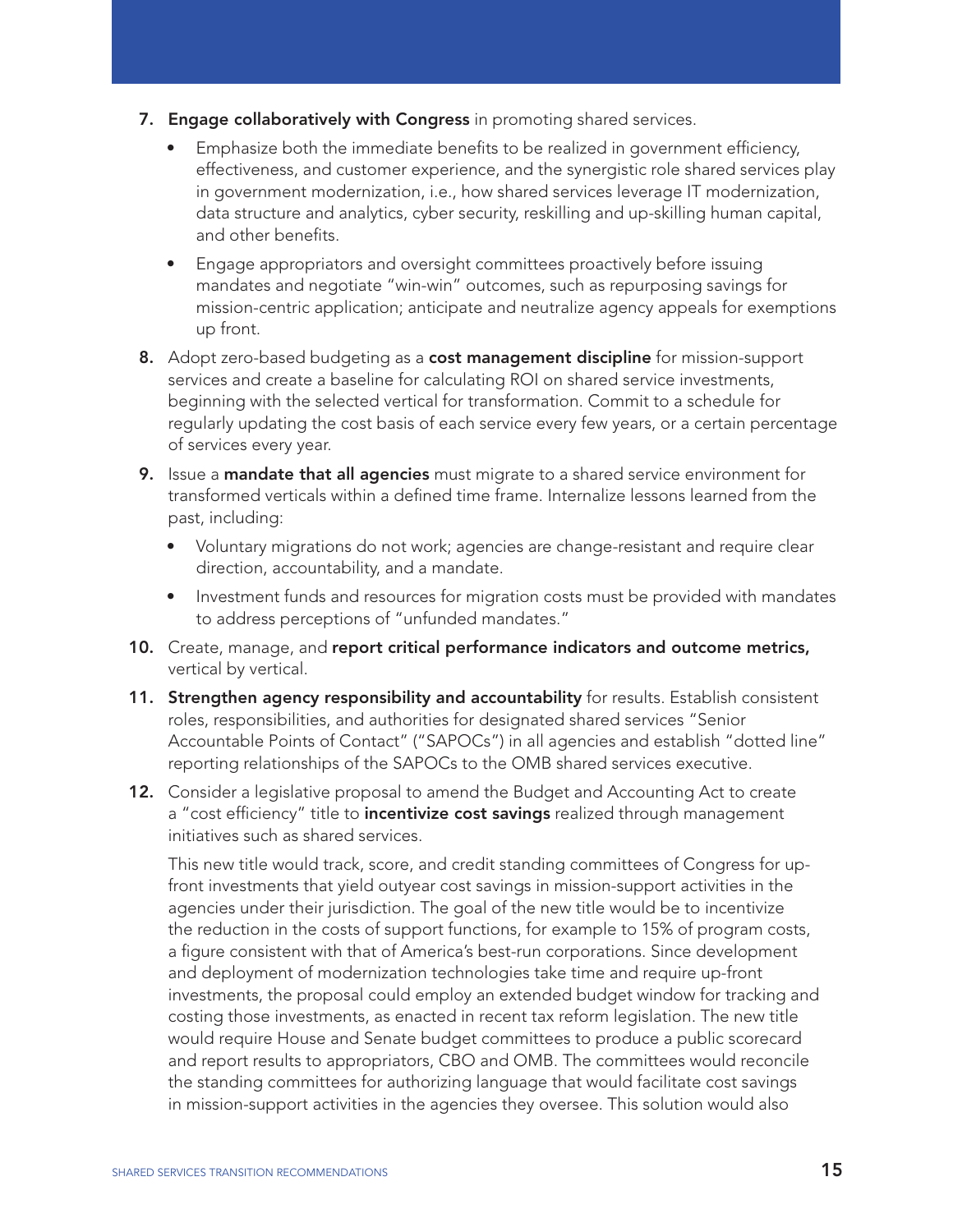allow appropriators to determine whether saved monies stay within the agency for repurposing to mission-centric activities or revert to the Treasury. It could also introduce competition in the provision of service efficiencies by authorizing agencies to access private sector investments in the upgrade of government functions.

### **CONTACT**

SSLC stands ready to support the Administration in executing this transition to full operating capacity for shared services. We are happy to engage in strategic activity with OMB to codify the recommendations in this paper and create an opportunity for effective results. For more information please contact:

### Steve Goodrich

sgoodrich@center4oe.com

or

## John Marshall

JohnMarshall@sharedservicesnow.org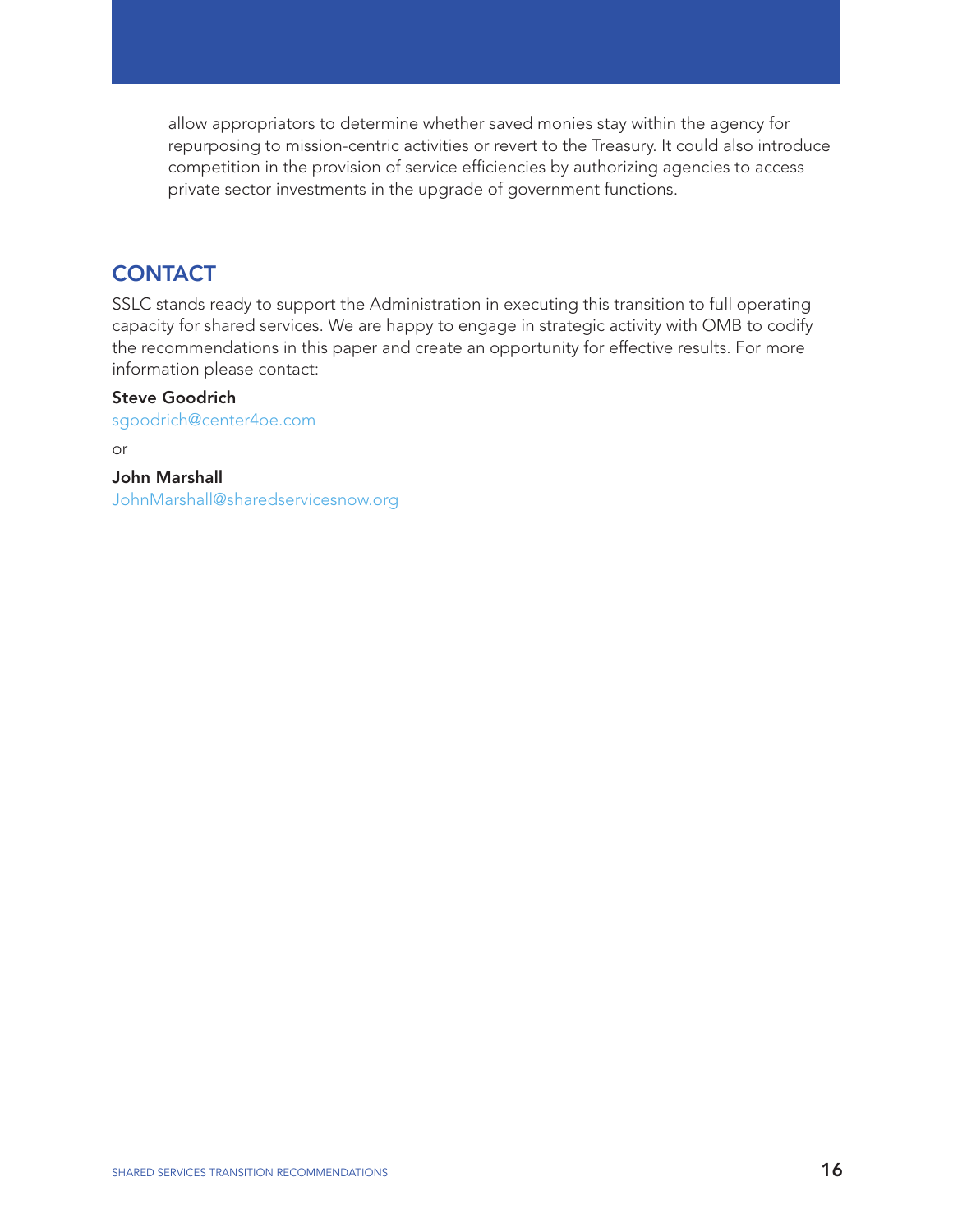# Attachments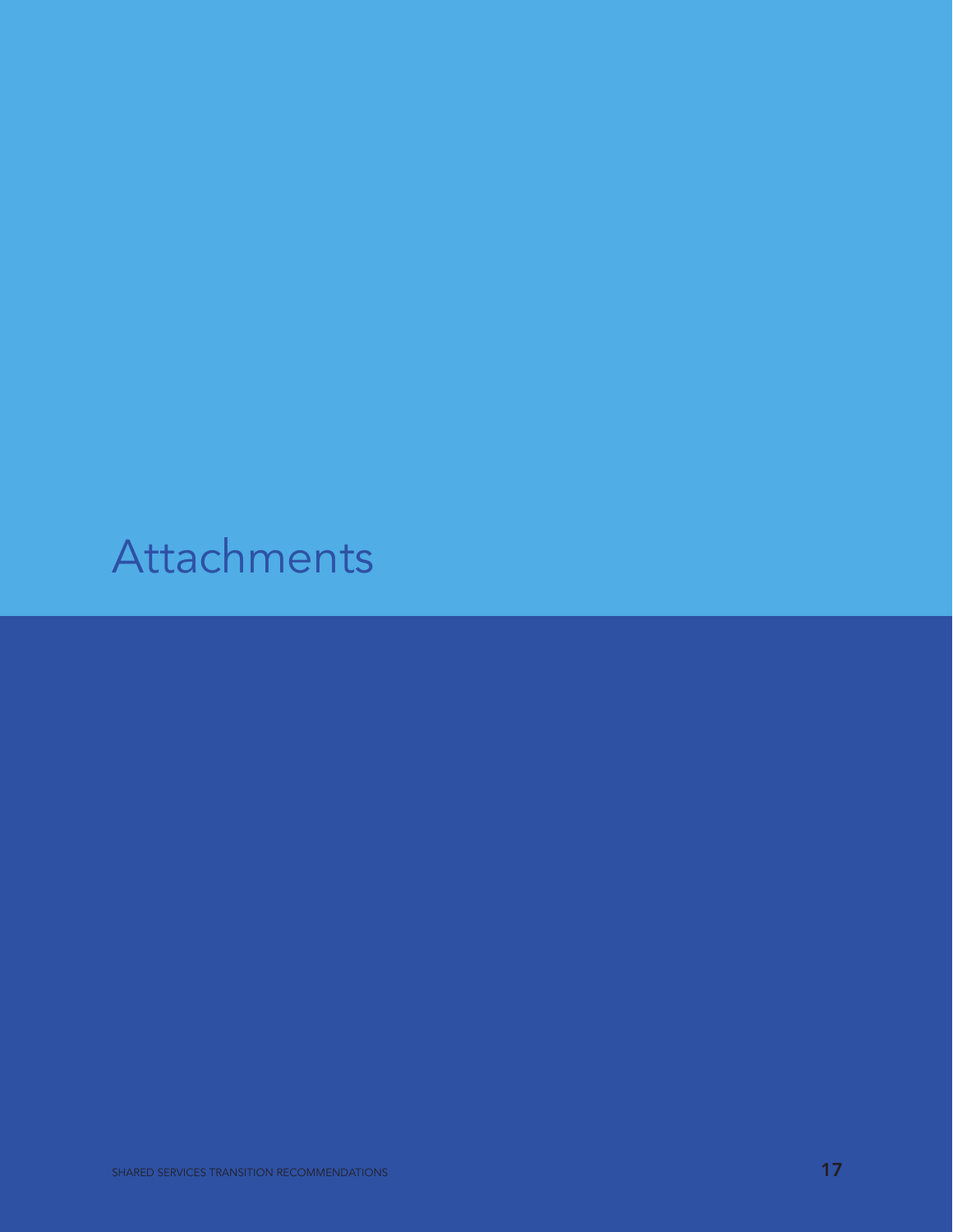## ATTACHMENT 1 Brief History of Shared Services in the Federal Government

Shared services transformation has been underway in the federal government for several decades with bipartisan support across four presidential administrations. The US federal government is the largest and most complex enterprise in the world, and it is a highly challenging change management environment. Significant efforts have been made, and numerous lessons have been learned along the way.

Beginning with the 2003 Budget, the Bush Administration launched a management initiative known as Lines of Business (LOBs) which was focused on mission-support functions, including finance, human capital, and grants management (Information Security was soon added as an LOB). The program was focused on looking for opportunities to share common systems, software, and business processes across the 24 CFO Act agencies with a goal of achieving efficiency and effectiveness and to free up funding that would otherwise be directed toward mission-centric functions.

These Lines of Business were assigned to various lead agencies to manage but unfortunately participation in the program by Cabinet level agencies was generally voluntary, with the exception and major success of the consolidation of payroll systems from 26 to 4 providers for civilian agencies.

The Obama Administration turned its attention to shared services in early 2014 when it designated Shared Administrative Services as one of its Cross Agency Priority Goals as part of the second term PMA. During the period from 2014 until the end of that Administration (2016), a significant amount of attention was paid to this area and the first ever cabinet level Department (Housing and Urban Development (HUD) moved to be successfully serviced by the Treasury Department for its core financial operations and related financial business processes. The most important recommendations implemented were the establishment of a Shared Service Policy Officer at OMB and the establishment of the Unified Shared Service Management Office (USSM) at GSA whose role was to manage the day-to-day implementation of OMB policy.

In March of 2018, the Trump Administration issued its PMA and the corresponding 14 Cross Agency Priority Goals (CAP). This PMA focused on several core elements - modern information technology, data, accountability and transparency, and a workforce for the 21st Century.

One of the CAP Goals – Sharing Quality Services – Improving Efficiency and Effectiveness of Administrative Services across Government - established an aggressive goal of improving the customer experience and achieving operational cost savings of 20% annually over 10 years (roughly \$2B).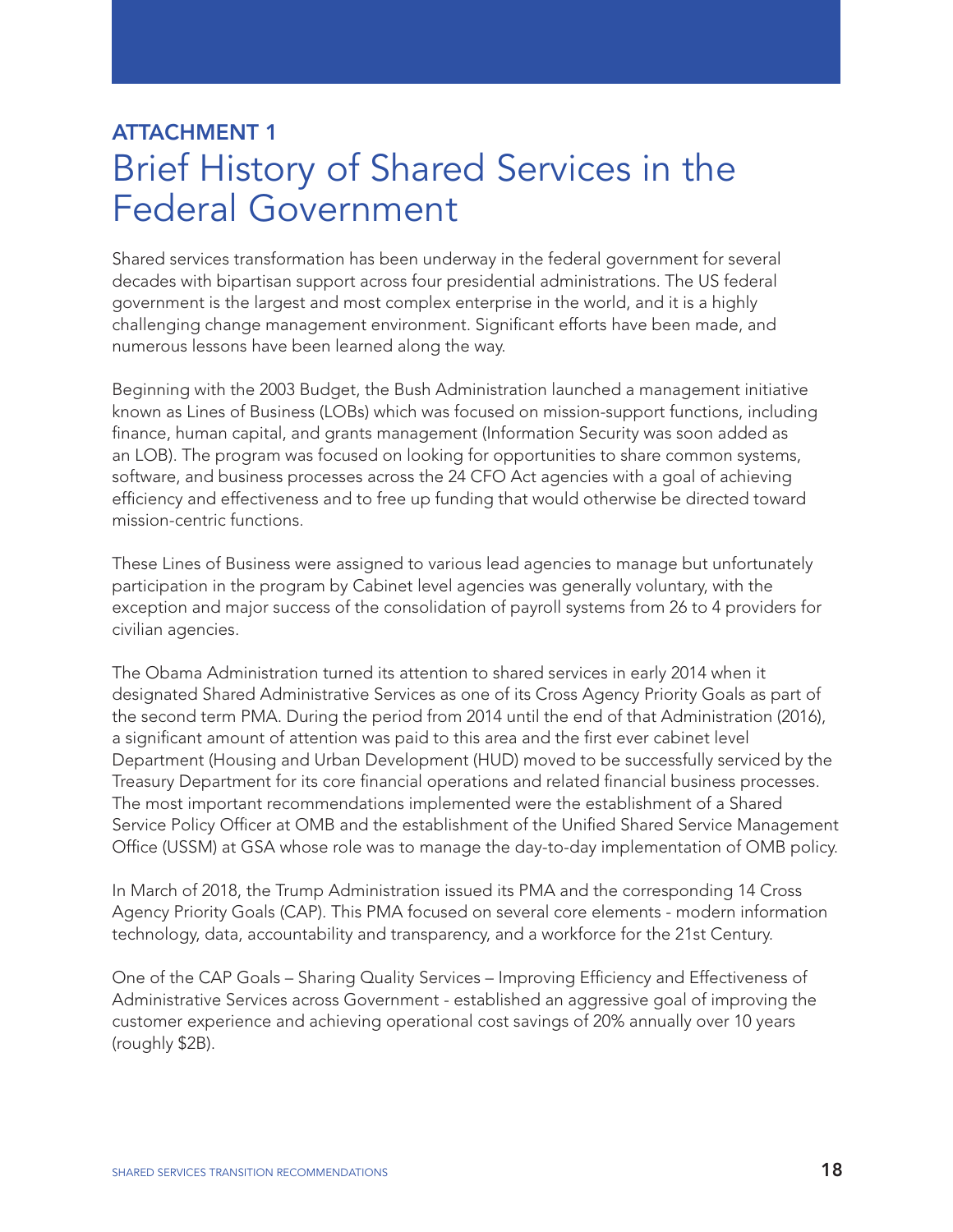This would be accomplished by leveraging:

- 1. Commercial solutions and innovative practices.
- 2. Providing the workforce with modern tools and access to experts.
- 3. Establishing a multi-year plan for continuous improvement and delivery of quality services and technology.

The plan was to achieve these by expanding the number and use of common solutions, improving the quality and delivery of shared services, and increasing the availability and use of centralized services through the creation of Quality Service Management Offices (QSMOs).

Within the Biden Administration the PMA Vision is fully supportive of shared services. It includes plans for ensuring an equitable, effective, and accountable federal government that delivers results built around three priority areas:

- 1. Strengthening and empowering the Federal workforce.
- 2. Delivering excellent, equitable, and secure federal services and customer experience.
- 3. Managing the business of government to build back better.

For example, it includes building a roadmap for a stronger personnel system and how work is accomplished, creating a new service design and customer experience, and improving financial management.

Almost 20 years since the introduction of the shared services concept it has wide adoption across industry and many foreign governments as well as state, and local governments. However, within the federal government it has only seen incremental improvements toward achieving functional shared services. While significant investments have been made in time and money, much more accelerated progress is needed to realize success. The federal government could benefit from the creation of a multi-year roadmap, dedicated leadership, meaningful metrics, and investment (with a return) to realize full operational capability of shared services.

There is widely held consensus that consolidating, centralizing, and modernizing missionsupport services across federal agencies has great potential to improve services, increase efficiency, and reduce costs which can then be relocated to mission-centric achievement. To do this a federal shared services model needs to be clearly defined, evolve, and acted upon to realize significant economic and service delivery value. By shifting the focus to designing a holistic delivery model that considers best-in-class options it enables better positioning for mission-centric outcome successes that delivers meaningful and measurable value to the American people.

With all this history, the federal government should be able to take full advantage of the benefits of shared services. Imagine a government where funds are most effectively used, core services are streamlined, and mission-centric requirements of agencies are accelerated.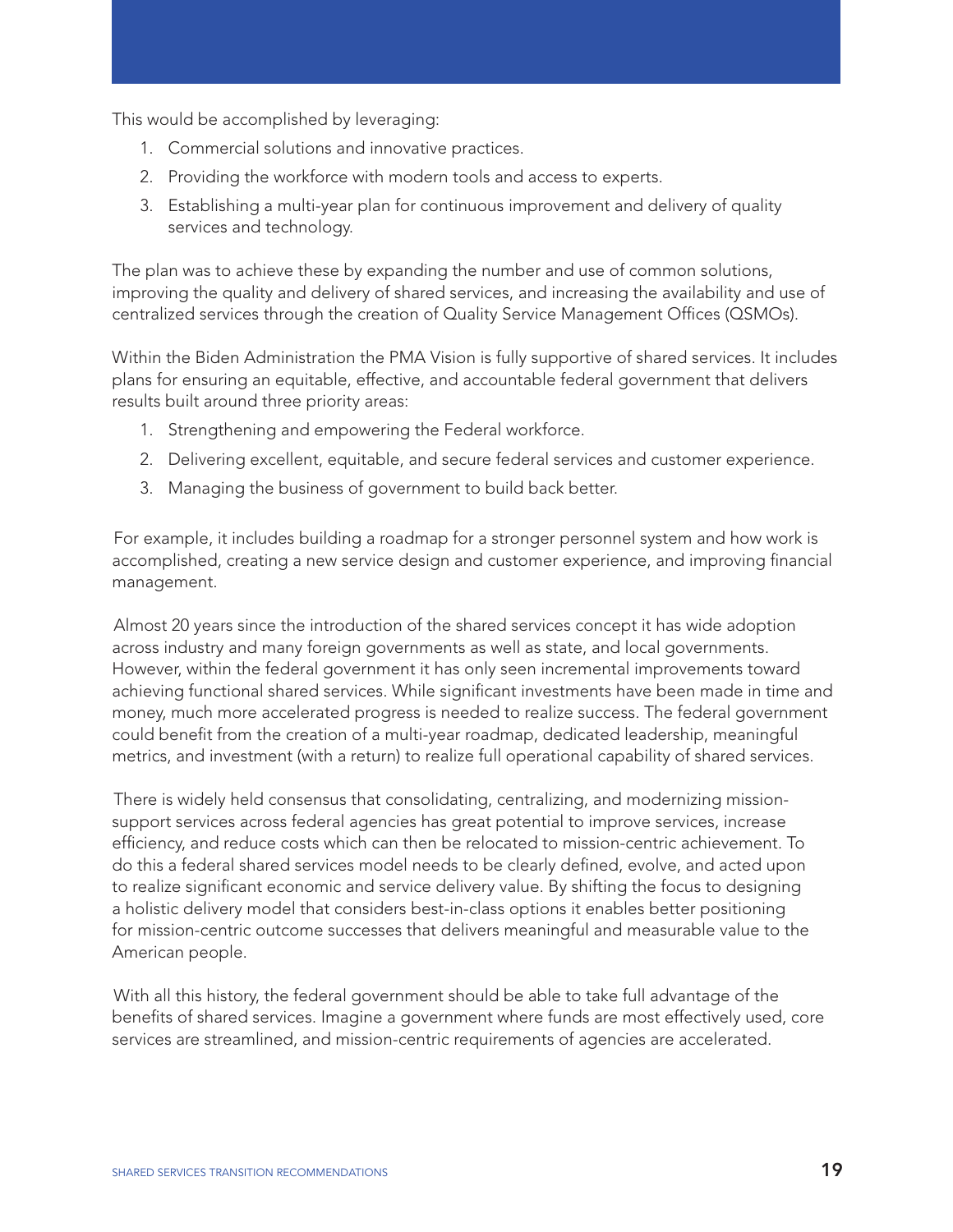## ATTACHMENT 2 Risks and Lost Opportunities

The risks and opportunity costs discussed below have been experienced in past initiatives and may be expected to recur if implementation is not managed more systematically and consistently with the best practices and lessons learned described in this paper:

- **Limited Use –** The applied use and progress toward full shared services has been limited over the years for a variety of reasons. Significant effort is needed to improve dedicated and deliberate processes, policy, governance, data standardization, technology and operational centralization, potential mandates, planning and execution, and other foundational elements necessary to make this progress real and measurable.
- Inability to Prove Value Insufficient focus on measurable outcomes will keep leadership from proper investments and demonstrated ROI.
- Limited Flexibility Any inability of customer agencies to have flexibility to switch from poorly performing providers will reduce support for shared services.
- Efficiency Gains Realization Inability to take advantage of efficiency gains by applying resources to mission-centric areas will impede results. There is a need for centralized leadership to pay attention and manage the benefits of shared services.
- Limits to Innovation and Investment The federal government's inconsistent approach to shared services, with annual appropriations is neither sufficient to capture long term impacts nor agile enough to rapidly address technology efficiencies, and is not sufficient to sustain industry interest and shared services momentum. This has and could continue to limit innovation, capacity, and competition. Further, unreasonable barriers to entry, and failure to recognize and capitalize on industry investment incentives including recouping upfront costs with outyear savings, discourages industry participation.
- No Plans or Roadmaps will Stifle Success Lack of clear direction and implementation progress could exceed agency appetite to invest. A minimal number of shared service providers who may have multiple new departments to onboard concurrently without appropriate resources could prove challenging.
- Projects May Stall Without Continuity Shared services is a long-term engagement for government. Passing the project to new leaders in the organization can stall long-term projects as new priorities could end a project that had already been in process for many years with funding and resources wasted.
- Lack of Resources With no plan, preparatory foundational activity, and well-resourced leadership and management, shared services will be ineffective or limited at best. For example, OMB/GSA should be well resourced surrounding shared services and the QSMO function strengthened.
- Cost of Agency Investments Agencies will continue to invest in their own systems and processes, costing the government billions of dollars without regard to shared service benefits. Some departments will move forward without waiting for shared services, driven by internal needs such as failing legacy environments. These departments could get ahead of the QSMOs which are still in the startup phase.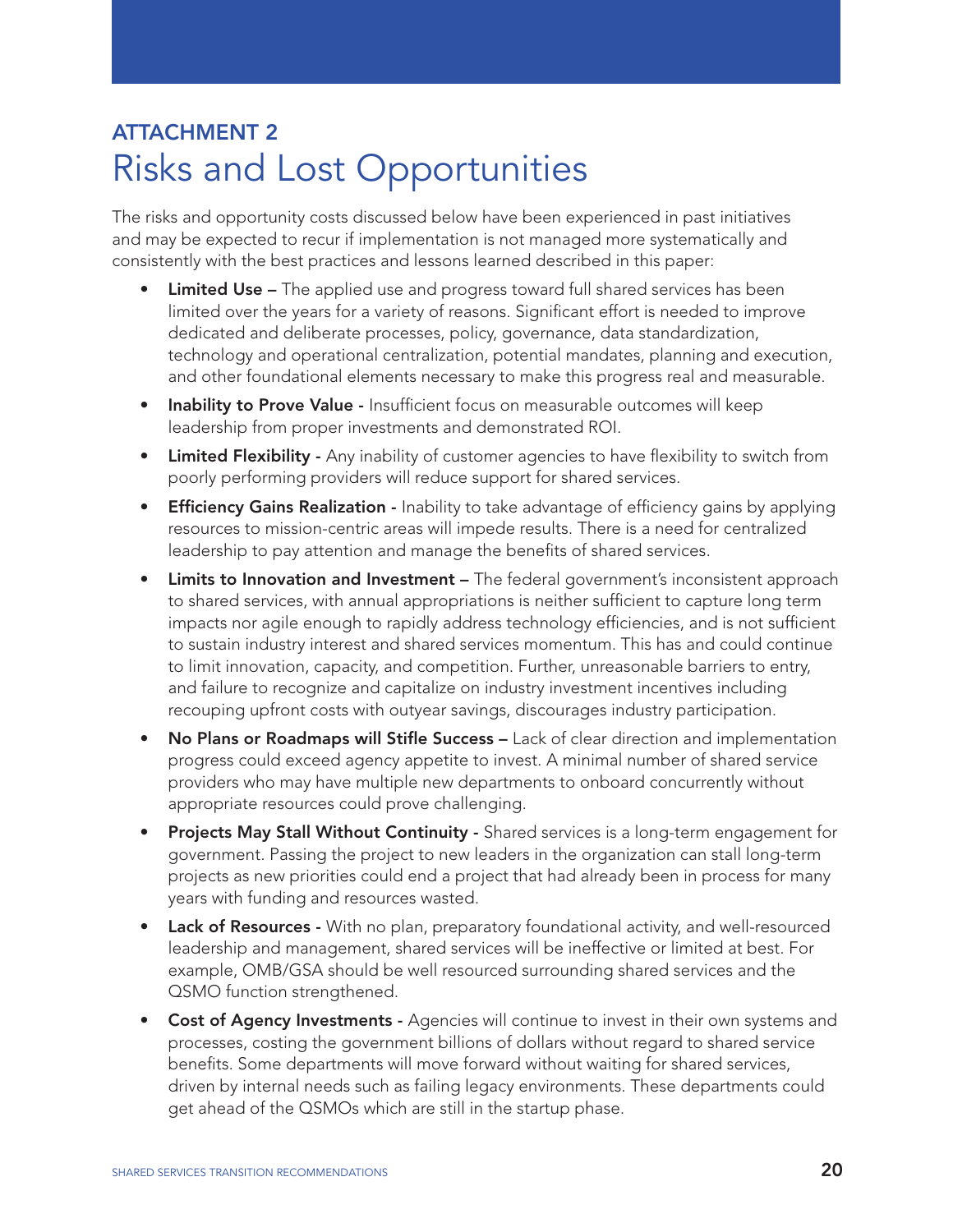- No Mandates Lack of mandates and agency coordination will continue existing inefficient stovepipes.
- **Congress Not Engaged -** There is a need for leadership at the Congressional level. Congressional appropriators can put constraints on or help accelerate shared services where agencies under one appropriations subcommittee's jurisdiction fund agencies under another subcommittee's purview. There is a need for Congressional/Executive Branch collaboration, transparency, and funding stabilization.